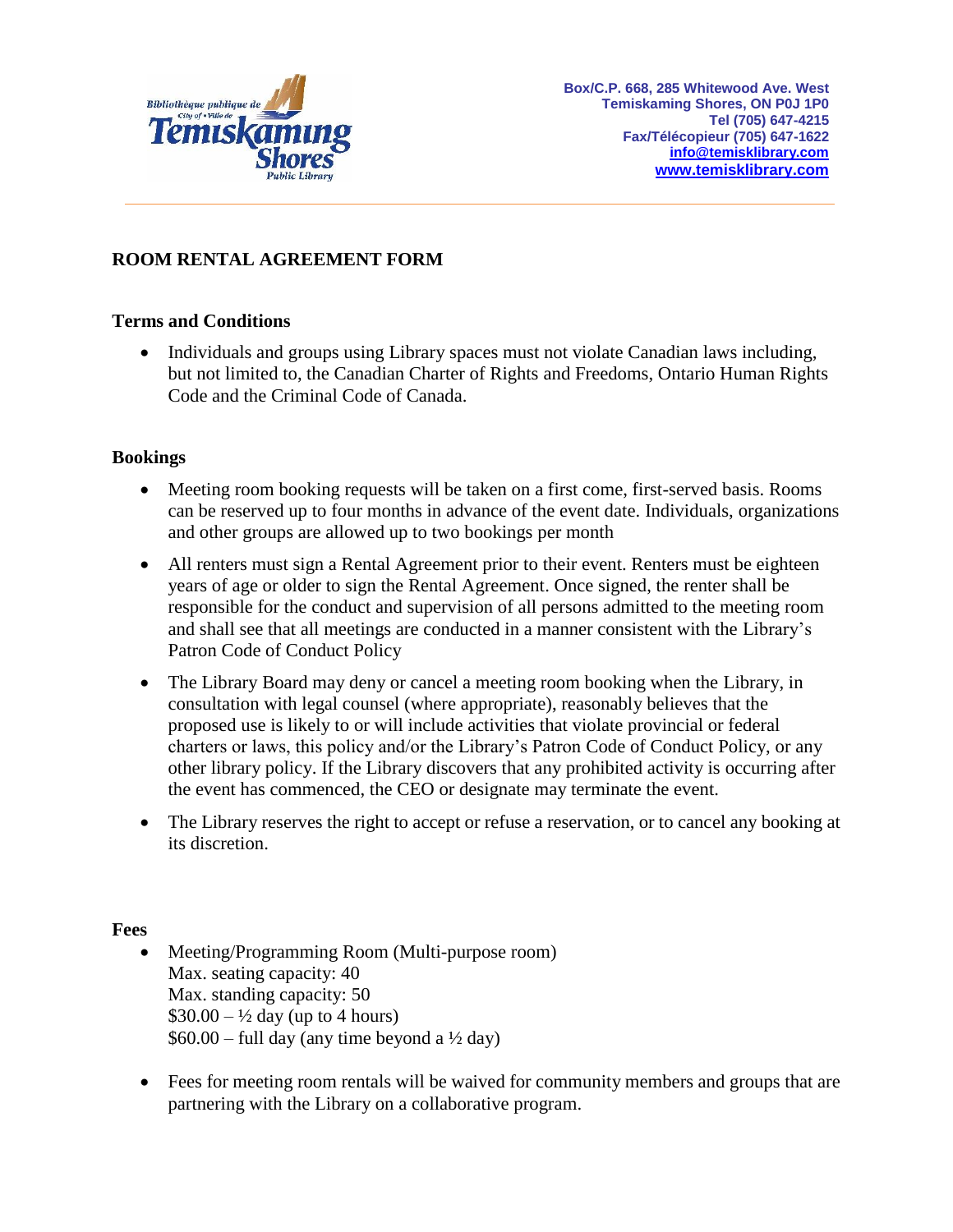# **Meeting Room Rental Agreement**

- Groups and individuals using meeting rooms for events are subject to the fees as outlined in the Community Use of Meeting Rooms Policy
- Payment or arrangement for payment must be made at the time of booking.
- Cancellations of confirmed bookings within twenty-four hours of the event will be fully reimbursed. If the cancellation is received less than twenty-four hours before the event, or a cancellation is not made, the full amount may be charged.
- Should there be a library closure due to unforeseen circumstances, such as a power outage or inclement weather; all fees will be refunded in full.

# **Requirements of Use**

- Organizations must show proof of liability insurance. If a group or organization is unable to do so, please contact the library to discuss options.
- The renter will be held financially responsible for all damages arising from the misuse of property.
- A cleaning fee will be charged if the room is not left in the same condition in which it is found. Any damage to furnishings, equipment and/or room will be billed to the renter. The use of tape, glitter, tacks or nails are not permitted.
- The Library will not be held responsible for personal injury or damage, nor for the theft or loss of personal belongings or equipment of the renter or anyone attending on the invitation of the renter.
- All renters must comply with fire, health and safety regulations. All exits must be kept free of obstruction. Smoking, vaping, candles and other open flames are not permitted. Smudging ceremonies will activate Library fire alarm systems, and may be conducted outdoors.
- Booking, pick-up and storage of all non-library equipment used within Library meeting rooms is the sole responsibility of the renter and is subject to prior approval of the Library. The Library will not store equipment or supplies.
- In-room projectors and other equipment may be available for use by renters as outlined in the Community Use of Meeting Rooms policy. Renters must make arrangements if presentation equipment is required.
- The Library does not prepare advertising for renters, in any form. Organizations must use their own names when advertising meetings held in library facilities making it clear that the Library is not the sponsor of the event.
- Soliciting inside or outside the Library is not permitted unless prior approval is received from the Library.